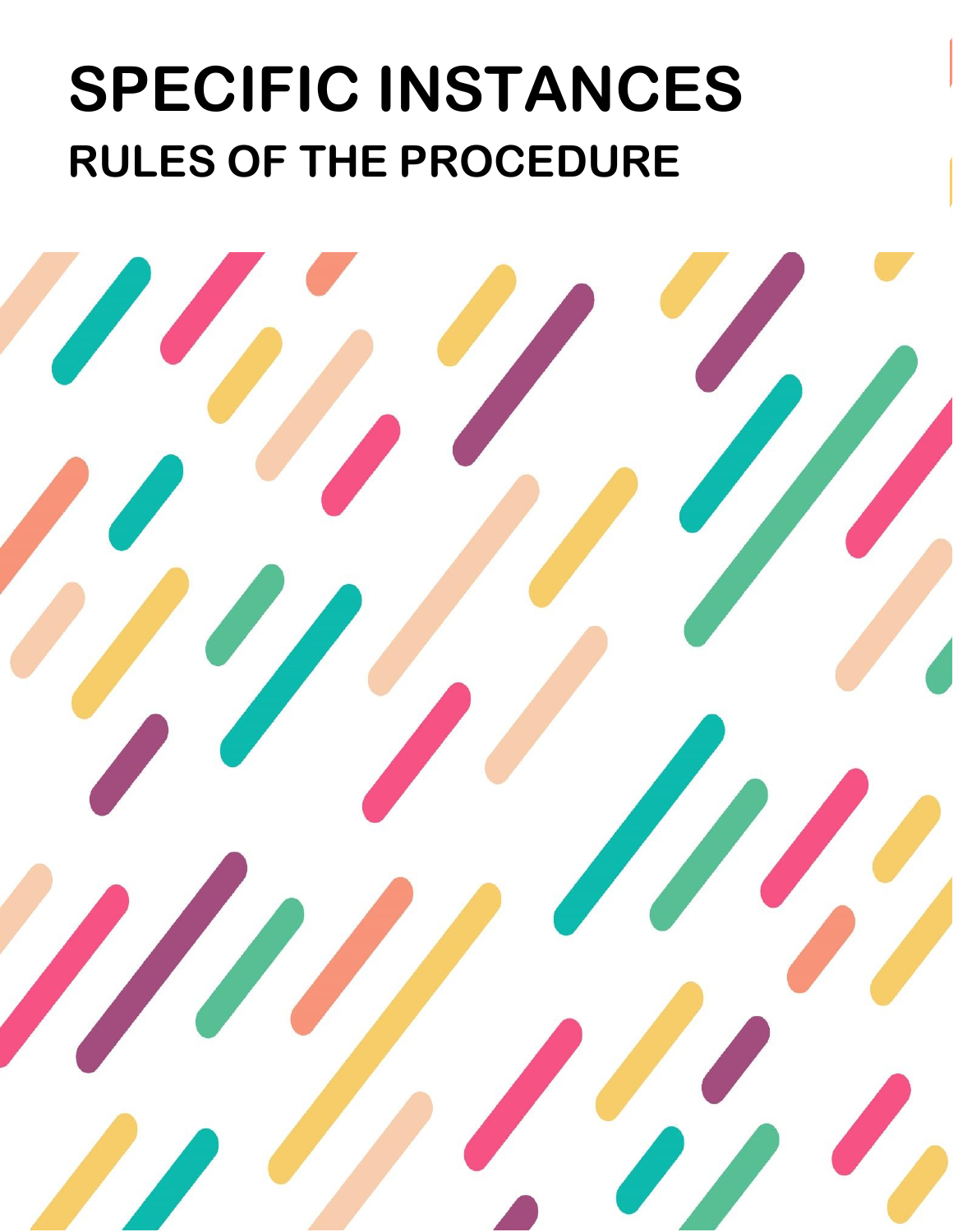# **NATIONAL CONTACT POINT FOR THE PROMOTION AND IMPLEMENTATION OF GUIDELINES FOR MULTINATIONAL ENTERPRISES OF THE ORGANIZATION FOR ECONOMIC CO-OPERATION AND DEVELOPMENT (OECD)**

The OECD Guidelines for Multinational Enterprises of the Organization for Economic Co-operation and Development (the Guidelines) are government recommendations addressed to multinational companies.

The aim of the Guidelines is to ensure that multinational companies comply with government policies, strengthen the foundations of mutual trust between companies and the communities in which they operate, contribute to improving the climate for foreign investment and encourage multinational companies to contribute to sustainable development.

The recommendations of the Guidelines are listed in 11 chapters and cover topics such as general policies, disclosure of information, human rights, employment and industrial relations, combating bribery, bribe solicitation and extortion, the environment, and consumer interests, as well as three areas - science and technology, competition and taxation.

The Guidelines are addressed to all the entities within the multinational enterprise (parent companies and/or local entities), and their scope of application covers company activities and activities related to the company through business relationships.

The Guidelines are recommendations jointly addressed by governments to multinational enterprises. They provide principles and standards of good practice consistent with applicable laws and internationally recognised standards. Observance of the Guidelines by enterprises is voluntary and not legally enforceable. Companies decide whether to comply with the Guidelines on a voluntary basis and are not legally obliged to comply with them. Nevertheless, some matters covered by the Guidelines may also be regulated by national law or international commitments.

Obeying domestic laws is the first obligation of enterprises. The Guidelines are not a substitute for nor should they be considered to override domestic law and regulation. While the Guidelines extend beyond the law in many cases, they should not and are not intended to place an enterprise in situations where it faces conflicting requirements. However, in countries where domestic laws and regulations conflict with the principles and standards of the Guidelines, enterprises should seek ways to honour such principles and standards to the fullest extent which does not place them in violation of domestic law.

To further the effectiveness of the Guidelines by undertaking promotional activities, handling enquiries and contributing to the resolution of issues that arise relating to the implementation of the Guidelines in specific instances, adhering countries are obliged to set up National Contact Points.

In order to effectively implement the Guidelines, adhering countries are obliged to establish National Contact Points that will promote the Guidelines and acts as a forum for discussion of all matters relating to the Guidelines.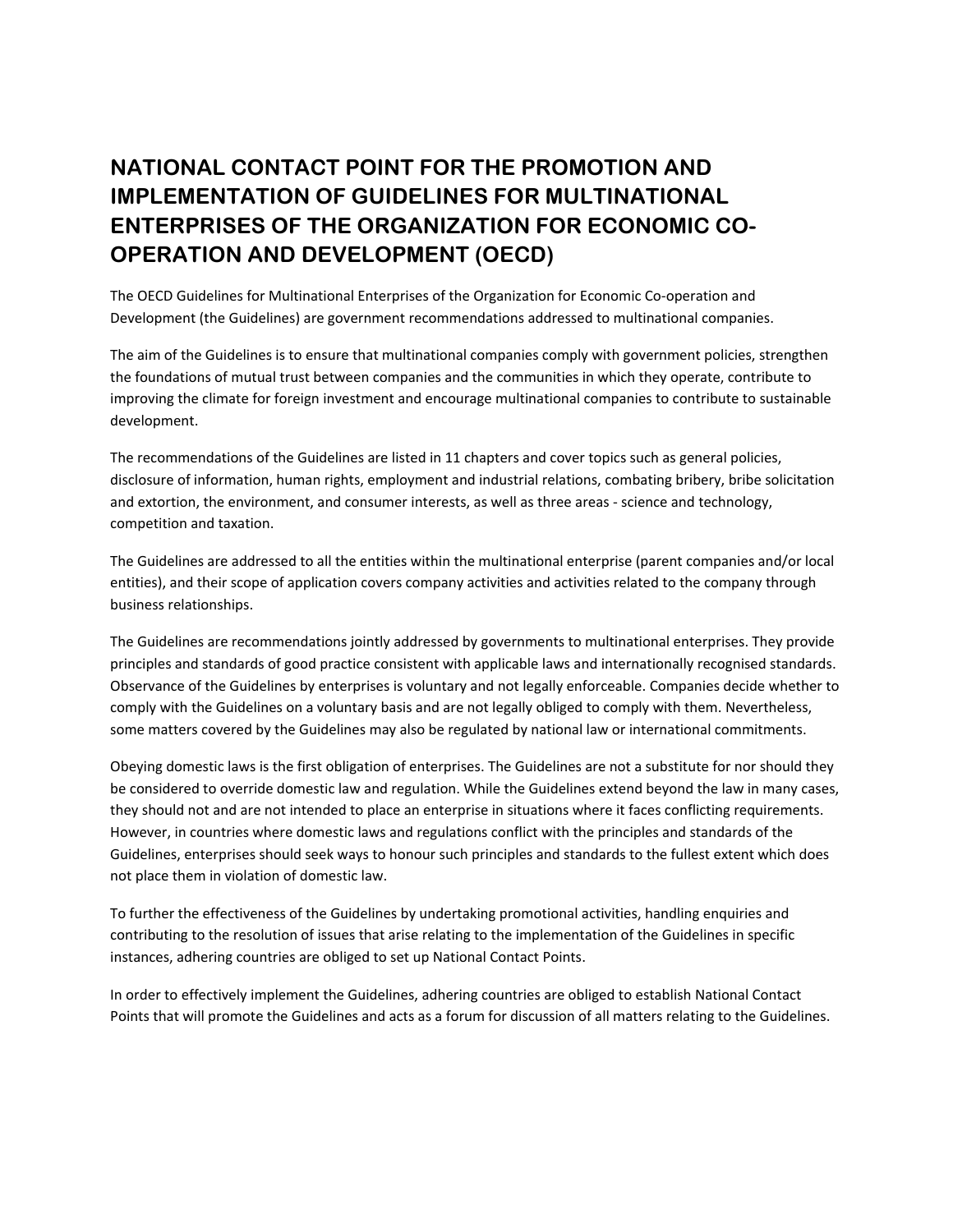# **CROATIAN NATIONAL CONTACT POINT (NCP)**

The Republic of Croatia established its National Contact Point on 23 May 2019 by the Government Decision establishing the National Contact Point as a Permanent Mechanism for the Promotion and Implementation of the Guidelines for Multinational Enterprises of the Organization for Economic Co-operation and Development (OECD).

The Croatian National Contact Point (NCP) consists of two bodies: the Secretariat and the External Body.

The Secretariat of the National Contact Point is responsible for coordinating all activities of the National Contact Point, providing administrative support to the work of the External Body, drawing up an annual report on the activities of the National Contact Point to be submitted to the OECD Investment Committee and participating in annual meetings of the OECD Working Group on Responsible Business Conduct.

The NCP Secretariat is made up of:

- one official of the Ministry of Foreign and European Affairs: Vjekoslav Juričić and
- one official of the Ministry of Economy and Sustainable Development: Ana Čulo.

The External Body of the National Contact Point is tasked with assisting parties in resolving issues related to the application of the Guidelines in Specific Instances as well as for other activities regarding promotion and implementation of the Guidelines in coordination with the Secretariat of the National Contact Point.

The NCP External Body consists of one representative from:

- Ministry of Foreign and European Affairs:
- Ministry of Economy and Sustainable Development: Slavko Čolak,
- Ministry of Labour, Pension System, Family and Social Policy: Anita Zirdum,
- Croatian Chamber of Economy: Marija Šćulac Domac,
- Croatian Employers' Association: Milka Kosanović,
- Croatian Business Council for Sustainable Development: Mirjana Matešić,
- Autonomous Trade Unions of Croatia: Boris Feis,
- Independent Union of Research and Higher Education Employees of Croatia: Matija Kroflin,
- Non-governmental organizations dealing with the protection of human rights: Srđan Šimac,
- Non-governmental organizations dealing with environmental protection: Roberto Kramarić.

NCP operates in accordance with the core criteria of visibility, accessibility, transparency and accountability to further the objective of functional equivalence.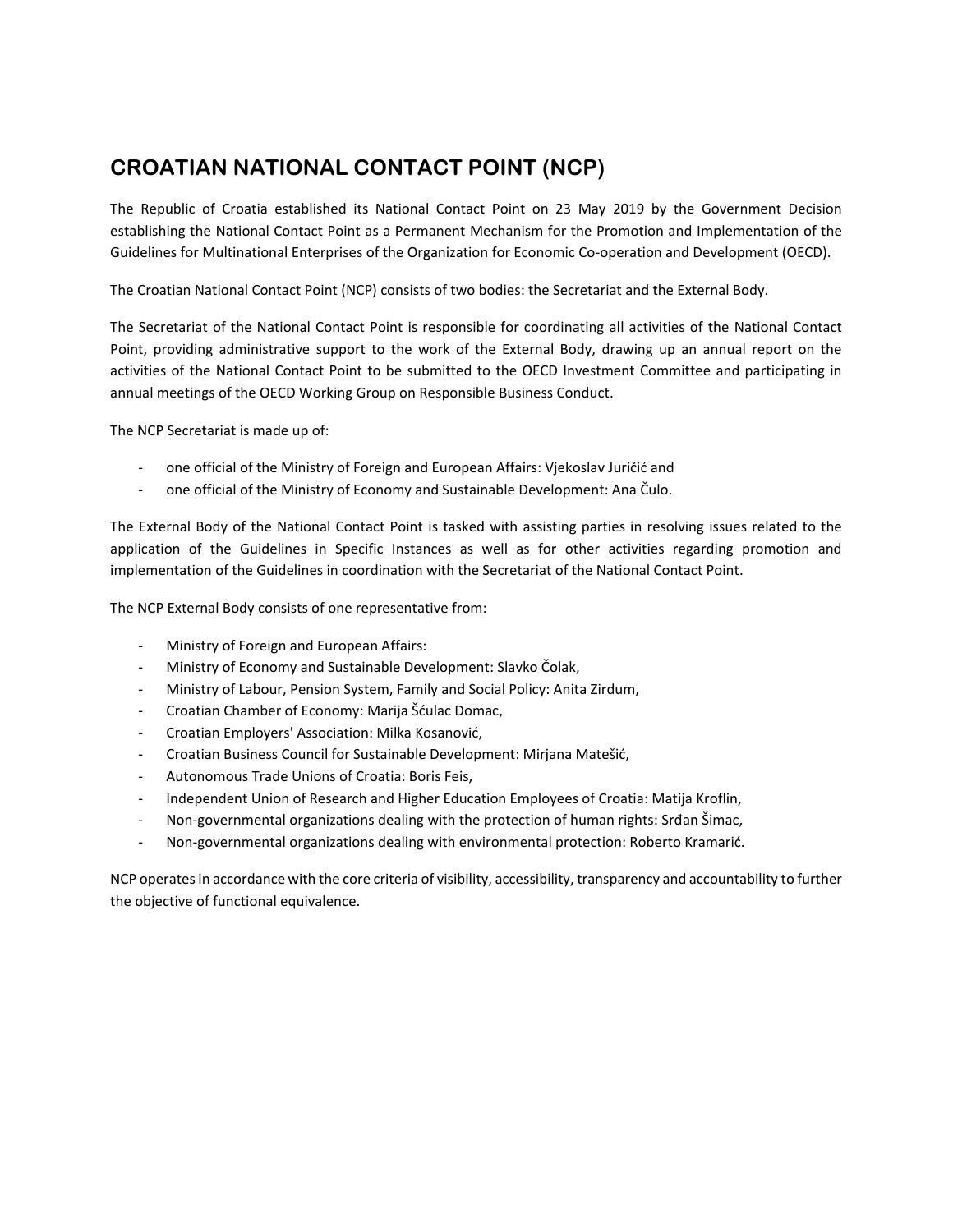# **PROCEDURE IN SPECIFIC INSTANCES**

One of the NCP's tasks is to contribute to the resolution of issues that arise relating to implementation of the Guidelines in Specific Instances in a manner that is impartial, predictable, equitable and compatible with the principles and standards of the Guidelines.

The NCP will offer a forum for discussion and assist the business community, worker organisations, other nongovernmental organisations, and other interested parties concerned to deal with the issues raised in an efficient and timely manner and in accordance with applicable law.

The guiding principles applied in Specific Instances include:

- impartiality impartiality in the resolution of specific instances;
- predictability predictability by providing clear and publicly available information on the NCP's role in the resolution of specific instances, including the provision of good offices, the stages of the specific instance process including indicative timeframes, and the potential role they can play in monitoring the implementation of agreements reached between the parties;
- equitability the parties can engage in the process on fair and equitable terms;
- compatibility with the Guidelines compatibility with the principles and standards contained in the Guidelines.

## **1 FIRST STEP – RAISING AN ISSUE – SUBMITTING THE SPECIFIC INSTANCE**

In accordance with the Guidelines, any interested party may submit the Specific Instance. The Applicant may for example be individuals or communities directly impacted by enterprise activity at issue, organisations which represent impacted individuals or communities, such as trade unions or in some instances NGOs or other representatives, as well as organisations with mandates or objectives related to certain RBC themes. The Applicant may also act on behalf of other identified parties.

1. The Specific Instance may be submitted:

- In electronic form, to the NCP's Secretariat's email address: nkt-oecd@mvep.hr
- In paper form, in person or by post to the NCP's Secretariat's address: Ministry of Foreign and European Affairs Attn.: OECD - National Contact Point Trg N.Š. Zrinskog 7-8, HR-10000 Zagreb

2. The Specific Instance must include at least:

- Information on the basis of which the parties can be identified as well as the Applicant's legitimate interest in submitting the specific instance
- Sufficient information on the basis of which it can be determined whether the issue falls under the Guidelines and which chapter, and whether the NCP is competent in the matter
- An indication of what result the Applicant wants to achieve by submitting the specific instance
- An indication of whether any of the submitted information is confidential (due to for example legal restrictions or personal security reasons)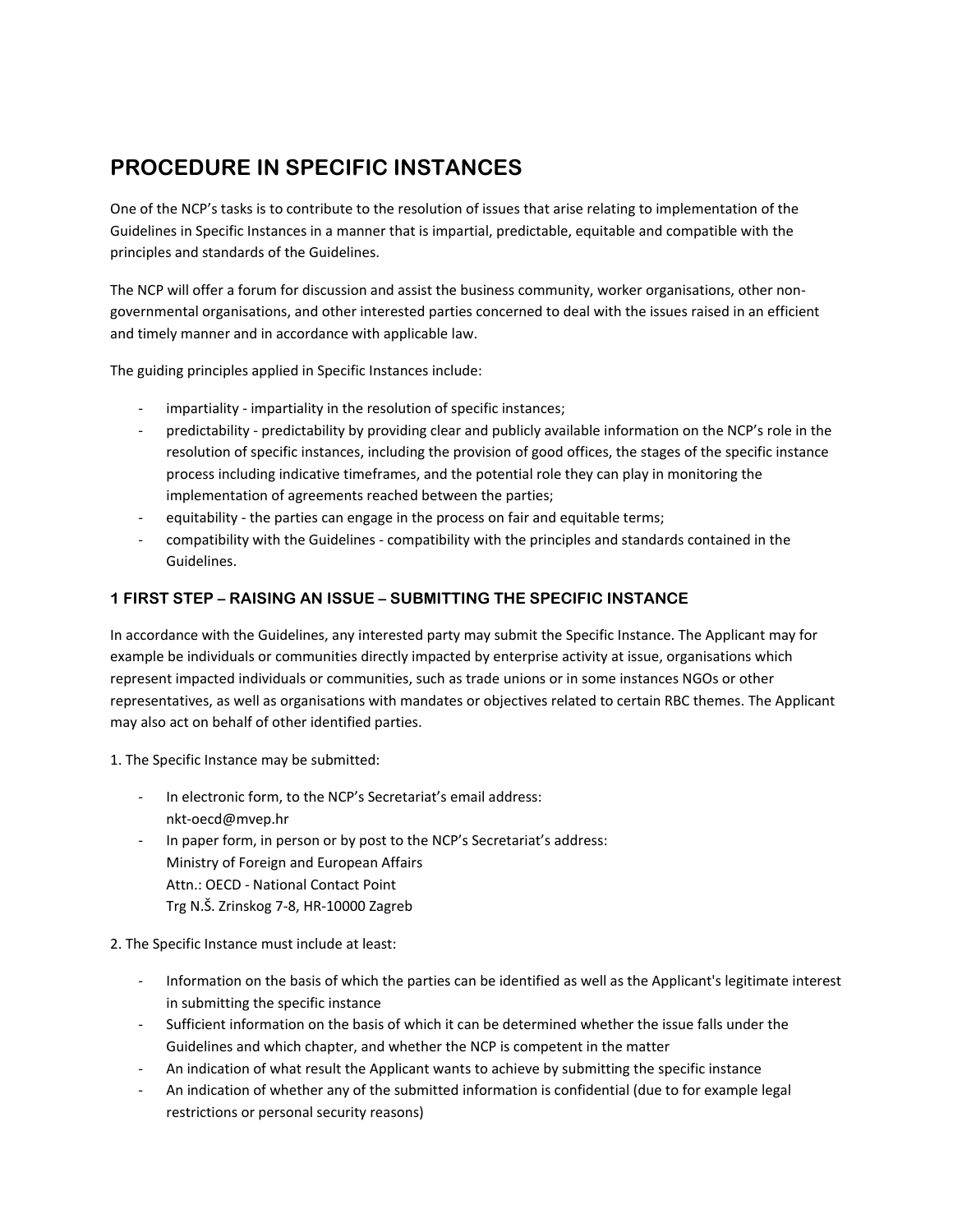# **2 SECOND STEP - ADMINISTRATIVE ASSESSMENT (INDICATIVE DEADLINE FOR COMPLETION - 1 MONTH FROM the RECEIPT OF the specific instance)**

The NCP's Secretariat will check whether it is competent for reviewing the issue in accordance with the scope of the Guidelines, and especially:

- whether the identity of the Applicant and the party to which the specific instance relates can be established
- whether the issue falls under the scope of the Guidelines
- whether the NCP is competent in tha matter.

During the administrative assessment, the NCP's Secretariat does not deal with the substance of the matter. The NCP's Secretariat may request from the Applicant to submit within a reasonable time frame additional explanations in order to determine that the NCP is competent in the matter.

If the NCP's Secretariat establishes that the matter does not relate to subjects covered by the Guidelines or that it is not competent in the matter, it shall notify the Applicant thereof. No statement/report will be issued.

If the Secretariat establishes that the matter does relate to subjects covered by the Guidelines and that it is competent in the matter, it shall notify the other concerned party that a specific instance has been submitted and request its response within 14 days from the day of submission of the specific instance. If necessary, the NCP's Secretariat may hold a meeting with the other party in order to explain to them the Guidelines and the prescribed rules of procedure.

Upon receipt of the other party's response, the NCP's Secretariat will submit all the documents to the NCP's External Body for review as part of the initial assessment. The other party's response will also be delivered to the Applicant.

## **3 THIRD STEP – INITIAL ASSESSMENT (INDICATIVE DEADLINE FOR COMPLETION - 2 MONTHS FROM THE SUBMISSION OF DOCUMENTATION TO THE ncp'S EXTERNAL BODY)**

In making an initial assessment of whether the issue raised merits further examination, the NCP's external Body will determine whether the issue is *bona fide* and relevant to the implementation of the Guidelines. In this context, the NCP's external Body will take into account:

- the identity of the Applicant and its interest in the matter in question;
- whether the issue is material and substantiated;
- whether there seems to be a link between the enterprise's activities and the issues raised in the specific instance;
- the relevance of applicable law and procedures, including court rulings;
- how similar issues have been, or are being, treated in other domestic or international proceedings;
- whether the consideration of the specific instance would contribute to the purposes and effectiveness of the Guidelines; and
- whether the consideration of the specific instance would seriously harm parties participating in other proceedings or cause a contempt of court situation.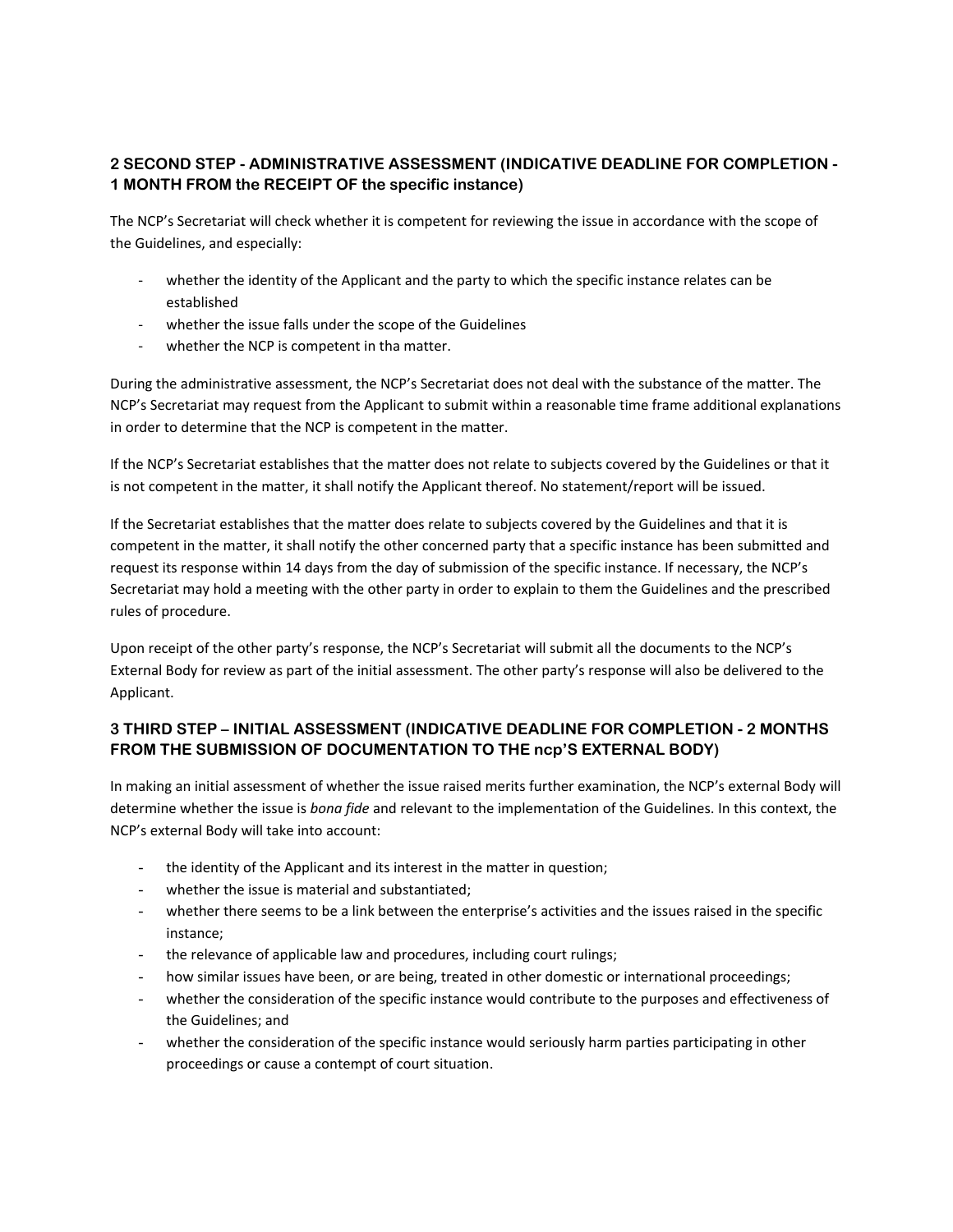During the review, the NCP's External Body will hold a hearing with both parties and may also hold separate, confidential meetings with each party.

When reviewing the matter the NCP's External Body may consult the OECD, other national contact points, relevant institutions and parties.

Following its initial assessment the NCP's External Body will decide whether the issue raised merits further examination

If the NCP's External Body decides that the issue does not merit further consideration, it will inform the parties of the reasons for its decision. The Applicant may submit a new specific instance related to the issues the NCP's external body has rejected if the new information means that the reasons for refusal are no longer valid.

If the NCP's External Body decides the issue merits further examination it will offer "good offices" to the parties involved in an effort to contribute informally to the resolution of issues.

The offer of "good offices" means that the NCP's External Body considers it has enough information to justify further examination of the specific instance based on the Guidelines. It does not mean that the External Body has concluded that the Guidelines have been violated.

## **4 FOURTH STEP – GOOD OFFICES (INDICATIVE DEADLINE FOR COMPLETION - 6 MONTHS FROM THE BEGINNING OF GOOD OFFICES)**

If the parties accept the good offices from the NCP's External Body as assistance in resolving the issue, together with the parties the NCP's External Body will set a time table for all the steps to be taken as part of the process and what the good offices procedure will include in order to resolve the issue within a reasonable time-frame.

All parties have to be clear what their desired resolutions of the process are and what their expectations are.

During the provision of good offices the NCP's External Body may consult with the parties included and, if needed:

- seek the advice of relevant authorities, as well as representatives of the business community, workers' organisations, other non-governmental organisations, and experts;
- hold consultations with NCPs in other relevant country or countries;
- seek guidance from the OECD Investment Committee (Committee) on issues related to the interpretation of the Guidelines in specific instances.

In order to prompt an open discussion, the good offices procedure will be informal and confidential. The parties agree to respect confidentiality, except in the degree necessary for seeking expert advice or guidance within their organisation. In those circumstances, those who are offering advice are expected to respect confidentiality.

If the parties involved do not reach an agreement on the issue raised or the NCP's External Body concludes that one or more parties involved in the specific instance are not ready to act or participate in good faith, the NCP's External Body will consult the parties on the usefulness of continuing the process and if the parties and/or the NCP's External Body conclude that continuing the process has no more benefit, they will terminate the process.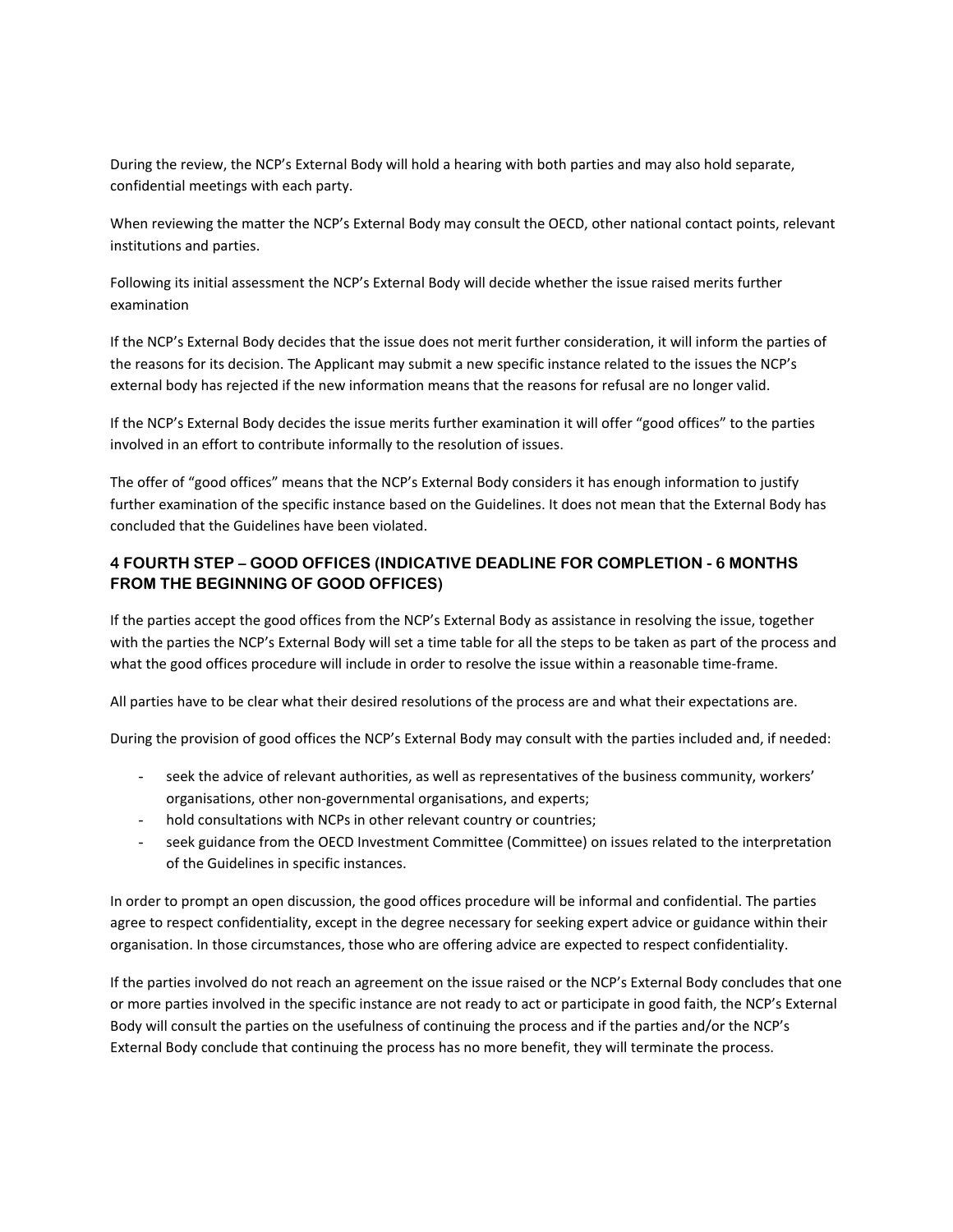# **5 FIFTH STEP – REPORTING ON THE PROCEDURE (INDICATIVE DEADLINE FOR COMPLETION - 1 MONTH FROM THE CONCLUSION OF THE PROCEDURE)**

At the conclusion of the procedures and after consultation with the parties involved, the NCP will make the results of the procedures publicly available, taking into account the need to protect sensitive business and other stakeholder information. If the NCP concludes, based on the initial assessment, that it would not be fair to publicly disclose the identity of any of the parties in the Statement/Report, it may issue a Statement/Report without revealing the party's identity.

The NCP's External Body will prepare and publish on the NCP's web-page:

- a statement when the NCP decides that the issues raised in the specific instance do not merit further consideration. The statement will at a minimum describe the issues raised, include the date of submission of the specific instance to the NCP and the reasons for the NCP's decision;
- a report when the parties have reached agreement on the issues raised. The report will at a minimum describe the issues raised, include the date of submission of the specific instance to the NCP, the procedures the NCP initiated in assisting the parties and when agreement was reached. Information on the content of the agreement will only be included insofar as the parties involved agree thereto;
- a statement when no agreement is reached or when a party is unwilling to participate in the procedures. This statement will at a minimum describe the issues raised, include the date of submission of the specific instance to the NCP, the reasons why the NCP decided that the issues raised merit further examination and the procedures the NCP initiated in assisting the parties, all the recommendations the NCP gave, as appropriate, and all the reasons that agreement could not be reached in the procedure which the NCP considers as appropriate to be included in the statement.

If the NCP's External Body makes recommendations to the parties, it will subsequently request feedback from the parties on these recommendations. If the NCP's External Body deems it appropriate to follow-up on its recommendations, the timeframe for doing so will be addressed in the statement of the NCP.

The NCP's External Body will provide an opportunity for the parties to comment on a draft Statement/Report within fourteen days from the day of delivery of the draft. However, the Statement/Report is that of the NCP and it is within the NCP's discretion to decide whether to change the draft Statement/Report in response to comments from the parties.

The NCP will notify the OECD Investment Committee in due time of the results of procedures conducted to resolve specific instances.

## **6 SIXTH STEP – FOLLOW-UP OF THE AGREEMENT'S IMPLEMENTATION**

If the parties have reached an agreement they may request from the NCP to carry out a follow-up of the implementation of the agreement.

One year after the agreement has been reached, the NCP's Secretariat will, on its own initiative, request from the parties that they submit a report on whether the agreement is being implemented.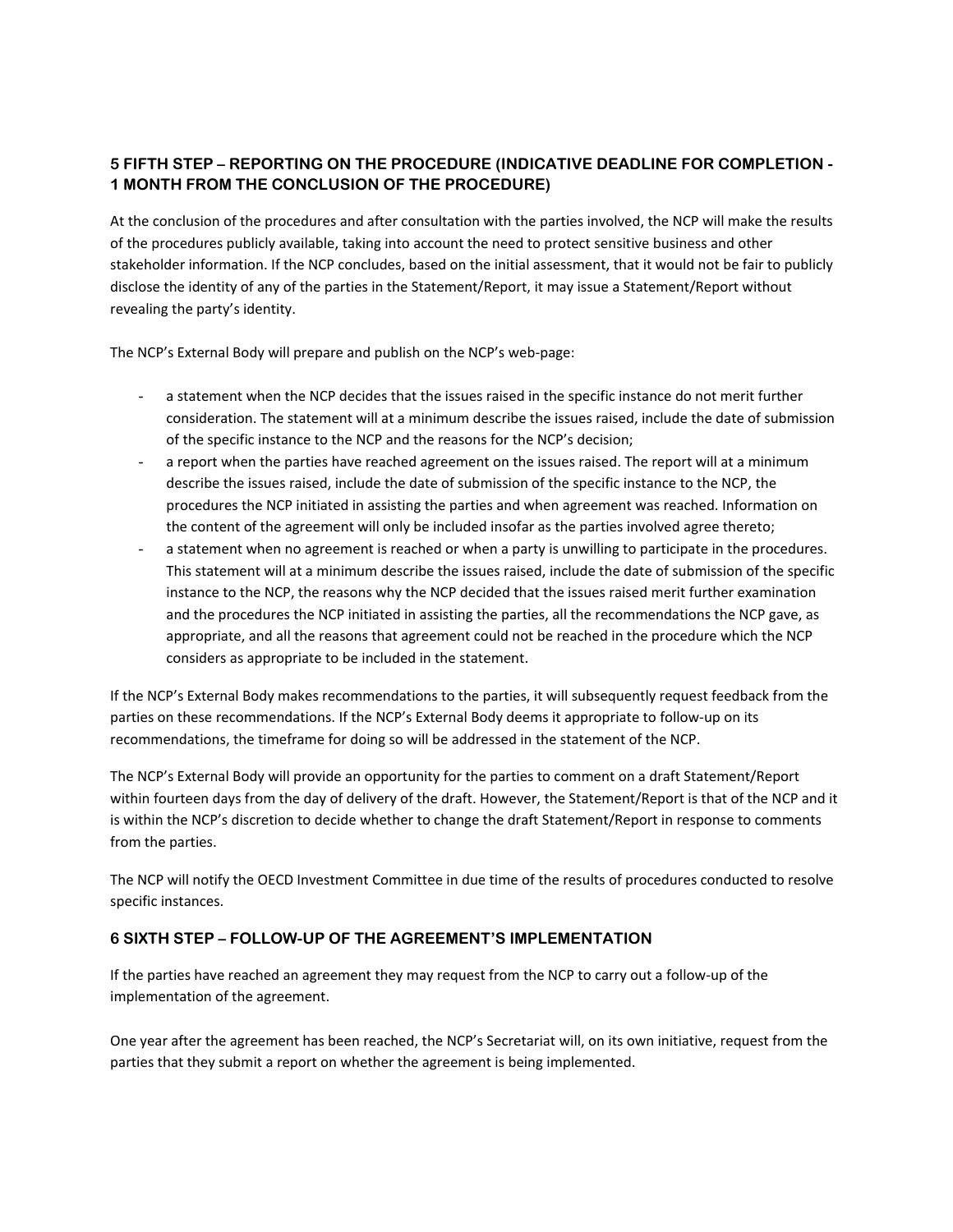There are also other instances in which the NCP may request from the parties a report on the implementation of the agreement and/or recommendations.

## **TRANSPARENCY AND CONFIDENTIALITY OF THE SPECIFIC INSTANCES PROCEDURE**

Transparency is recognised as a general principle for the conduct of NCPs in their dealings with the public.

However, with the aim of resolving the submitted specific instances, the NCP will take appropriate steps to protect sensitive business and other information and interests of parties involved in the specific instances in the interests of the effective implementation of the Guidelines.

While the specific instances are underway, confidentiality of the proceedings will be maintained. At the conclusion of the procedures, if the parties involved have not agreed on a resolution of the issues raised, they are free to communicate about and discuss these issues. However, information and views provided during the proceedings by another party involved will remain confidential, unless that other party agrees to their disclosure or this would be contrary to the provisions of national law.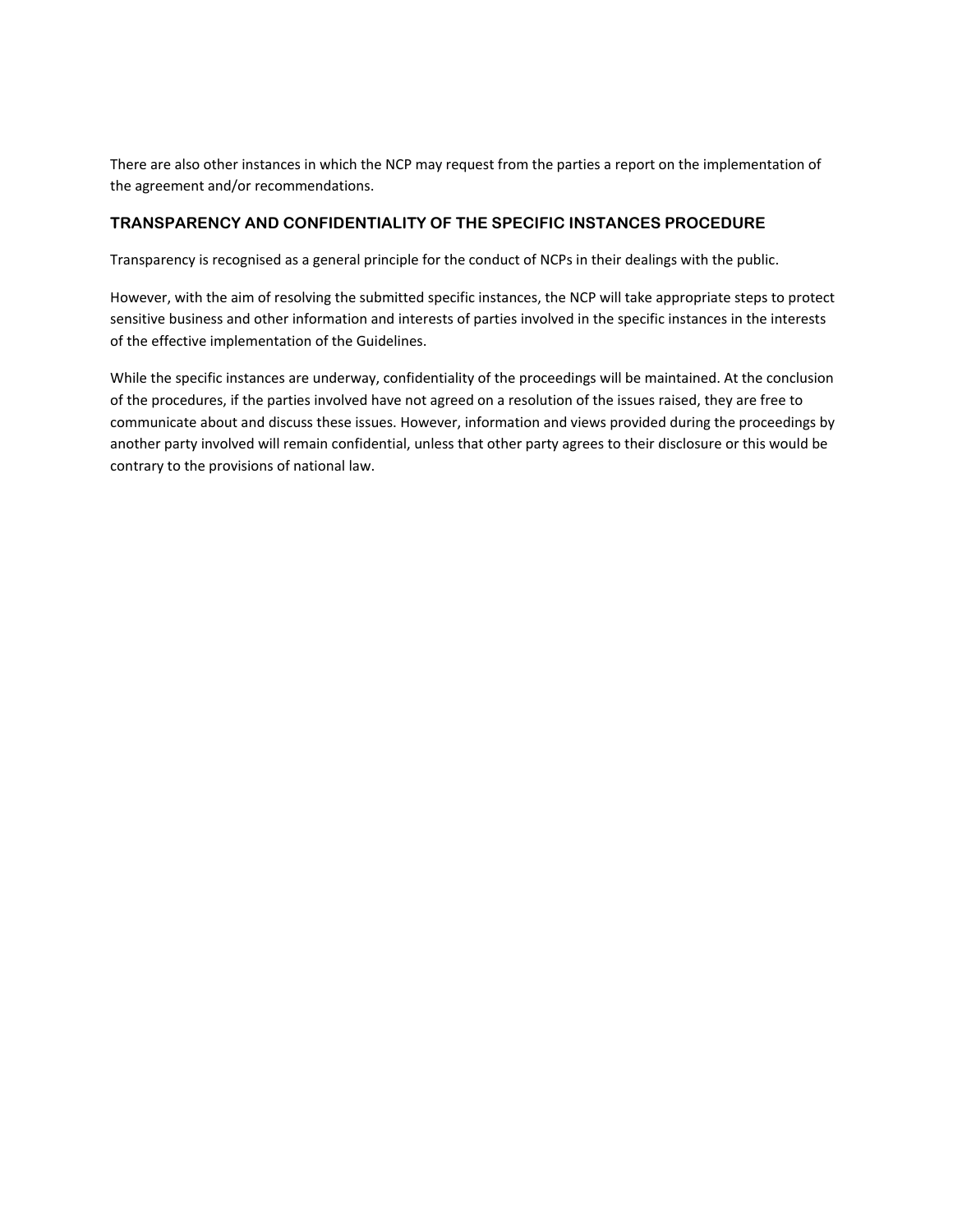# **INSTRUCTIONS FOR SUBMITTING PARTIES - APPLICANTS**

In accordance with the Guidelines, any interested party may submit the Specific Instance. The Applicant may for example be individuals or communities directly impacted by enterprise activity at issue, organisations which represent impacted individuals or communities, such as trade unions or in some instances NGOs or other representatives, as well as organisations with mandates or objectives related to certain RBC themes. The Applicant may also act on behalf of other identified parties.

When submitting first instance the Applicant may use the questions below as a guide for submitting all relevant information to the NCP.

## **1 PART: BASIC INFORMATION**

- Date of submission
- Name of submitting party-Applicant, title/position, organisation
- Contact information (name, phone number, email address, postal address)

## **2 PART: SPECIFIC INSTANCE MATTER**

- Name of multinational enterprise mentioned in the specific instance
- Location of the enterprise (including data on the location of the headquarters and the location to which the specific instance pertains)
- Description of enterprise and corporative structure (if known)
- Chapters and paragraphs from the Guidelines that the Applicant claims have been breached by the enterprise
- As short and to the point as possible, accompanied by relevant dates, locations and parties, provide facts or detailed examples of situations in which it is presumed certain chapters and sections of the Guidelines have been breached.
- Provide detailed information and/or evidence supporting the above allegations and whether any of that information is confidential (due to for example legal restrictions or personal safety reasons).

Note: unsubstantiated allegations are insufficient.

- Whether the Applicant has contacted the enterprise and at what time and who did he/she attempt to contact.
- Recommendation for a contact person as the enterprise's representative to be contacted by the NCP.

## **3 PART: GOALS AND RESULTS**

- What is the Applicant's goal when submitting the enquiry?
- What are the desired results from the specific instance?
- What actions does the Applicant think the enterprise should take in order to resolve the problem?

All additional details the Applicant wishes to point out to the NCP.